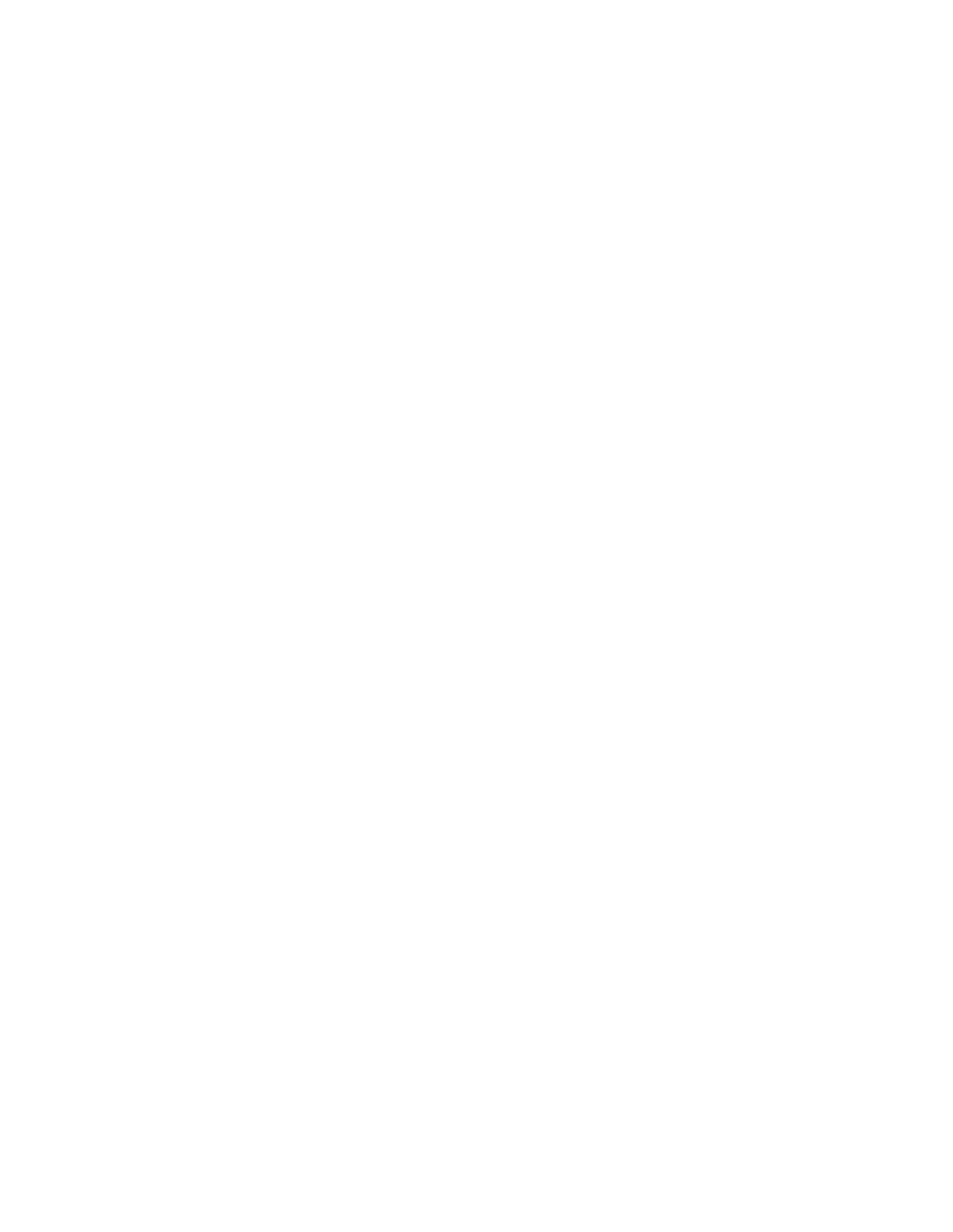#### **TABLE OF CONTENTS**

|                                      | <b>I. INTRODUCTION</b>                                                                                                                                                                                                                                                                                                                                                                                                                                                                     |  |
|--------------------------------------|--------------------------------------------------------------------------------------------------------------------------------------------------------------------------------------------------------------------------------------------------------------------------------------------------------------------------------------------------------------------------------------------------------------------------------------------------------------------------------------------|--|
| А.                                   |                                                                                                                                                                                                                                                                                                                                                                                                                                                                                            |  |
| <b>B.</b>                            | $\begin{minipage}{0.9\linewidth} \textbf{Purpose} \textbf{\texttt{}} \textbf{\texttt{}} \textbf{\texttt{}} \textbf{\texttt{}} \textbf{\texttt{}} \textbf{\texttt{}} \textbf{\texttt{}} \textbf{\texttt{}} \textbf{\texttt{}} \textbf{\texttt{}} \textbf{\texttt{}} \textbf{\texttt{}} \textbf{\texttt{}} \textbf{\texttt{}} \textbf{\texttt{}} \textbf{\texttt{}} \textbf{\texttt{}} \textbf{\texttt{}} \textbf{\texttt{}} \textbf{\texttt{}} \textbf{\texttt{}} \textbf{\texttt{}} \text$ |  |
| C.                                   |                                                                                                                                                                                                                                                                                                                                                                                                                                                                                            |  |
| D.                                   |                                                                                                                                                                                                                                                                                                                                                                                                                                                                                            |  |
| E.                                   |                                                                                                                                                                                                                                                                                                                                                                                                                                                                                            |  |
|                                      | <b>II. SUPPLEMENTAL INFORMATION</b>                                                                                                                                                                                                                                                                                                                                                                                                                                                        |  |
| А.                                   |                                                                                                                                                                                                                                                                                                                                                                                                                                                                                            |  |
| $\mathbf{B}$ .                       |                                                                                                                                                                                                                                                                                                                                                                                                                                                                                            |  |
| $\mathcal{C}$ .                      |                                                                                                                                                                                                                                                                                                                                                                                                                                                                                            |  |
| <b>III. GENERAL INFORMATION</b><br>2 |                                                                                                                                                                                                                                                                                                                                                                                                                                                                                            |  |
| Α.                                   |                                                                                                                                                                                                                                                                                                                                                                                                                                                                                            |  |
| B                                    |                                                                                                                                                                                                                                                                                                                                                                                                                                                                                            |  |
| C.                                   |                                                                                                                                                                                                                                                                                                                                                                                                                                                                                            |  |
| D.                                   |                                                                                                                                                                                                                                                                                                                                                                                                                                                                                            |  |
| Ε.                                   |                                                                                                                                                                                                                                                                                                                                                                                                                                                                                            |  |
| F.                                   |                                                                                                                                                                                                                                                                                                                                                                                                                                                                                            |  |
| G.                                   |                                                                                                                                                                                                                                                                                                                                                                                                                                                                                            |  |
| Η.                                   |                                                                                                                                                                                                                                                                                                                                                                                                                                                                                            |  |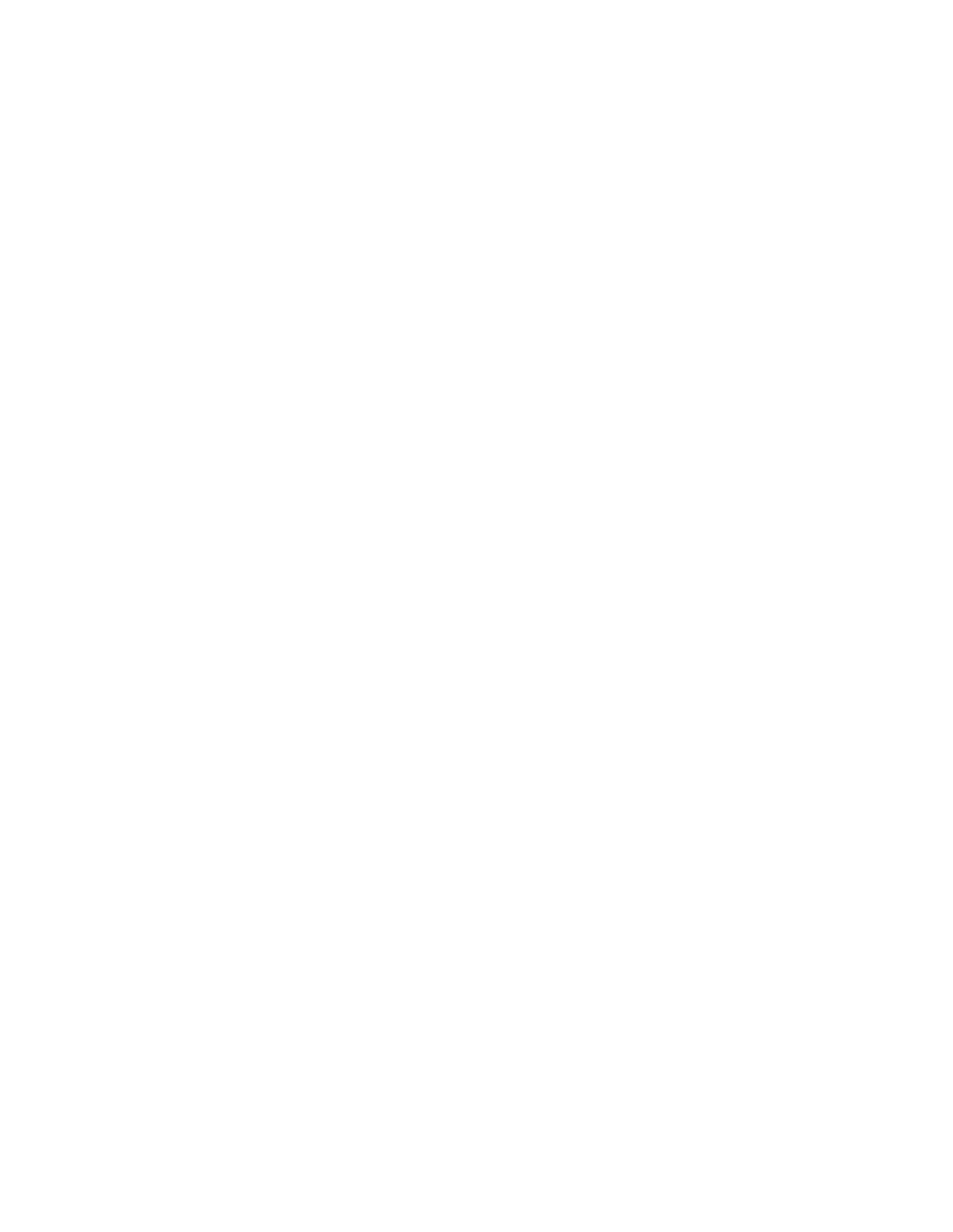## <span id="page-4-0"></span>**I. INTRODUCTION**

#### <span id="page-4-1"></span>**A. Purpose**

Idaho Power Company ("IPC") is releasing this Notice of Intent ("NOI") in anticipation of the issuance of a 2022 All-Source Request for Proposals ("2022 AS RFP") seeking resources to meet anticipated summer peak capacity deficits and potential economic energy opportunities in 2024 and 2025. Parties interested in reviewing and responding to IPC's 2022 AS RFP should review Section II. Supplemental Information of this NOI for key solicitation information.

#### <span id="page-4-2"></span>**B. Company Background**

IDACORP, Inc. is a holding company formed in 1998. Comprised of regulated and non-regulated businesses, its origins lie with Idaho Power, a regulated electric utility that began operations in 1916.

Today, IPC is the largest regulated electric utility in the state of Idaho and IDACORP's chief subsidiary. IPC serves over 600,000 residential, business, agricultural, and industrial customers. The company's service area covers approximately 24,000 square miles, including portions of eastern Oregon. Learn more about Idaho Power a[t www.idahopower.com.](http://www.idahopower.com/)

#### <span id="page-4-3"></span>**C. Current State**

IPC currently serves its customers by supplying low-cost, reliable, and clean energy. Affordable, clean hydropower is the largest source of energy for customers. Power generation comes from a diverse set of resources that continues to meet a growing demand. For a more detailed description of current generation resources, please visit[: https://www.idahopower.com/energy-environment/energy/energy-sources/.](https://www.idahopower.com/energy-environment/energy/energy-sources/)

#### <span id="page-4-4"></span>**D. Need for Action**

IPC's service territory continues to experience customer growth and increasing demand (load) for electricity. IPC anticipates sustained load growth that will require the procurement of new resources to meet peak summer demand to maintain system reliability. Additionally, Idaho Power is interested in the procurement of potential economic energy resources, as detailed in the company's preliminary IRP results, to suplement the company's existing portfolio of resources. The addition of new resources is critical to ensure IPC can continue to reliably meet the growing pressures on its electrical system and serve its customers. IPC has previously requested, and is currently evaluating, proposals to add peak capacity resources in 2023. The need for additional resources continues to grow with forecasted and approximate summer peak capacity needs of 85 MW in 2024 and an incremental 125 MW in 2025. This is supported by IPC's preliminary Integrated Resource Plan (IRP) modeling. IPC plans to finalize the 2021 IRP by December 31, 2021. The 2021 IRP resource plan will ultimately be the basis for the resource requests in the 2022 AS RFP.

#### <span id="page-4-5"></span>**E. IPC's Proposed Action**

IPC's proposed action includes the issuance of a public 2022 All-Source Request for Proposal, specifically soliciting proposals for additional resources to satisfy IPC's forecasted summer capacity deficits and potential economic resource additions. IPC reserves the right to accept multiple proposals representing a diversity of resource types and agreement structures to best serve IPC's needs. IPC remains fully committed to continuing to serve customers with reliable, affordable, clean energy.

IPC will accept proposals for the following resource types, including but not limited to:

- Renewable
- Renewable plus battery storage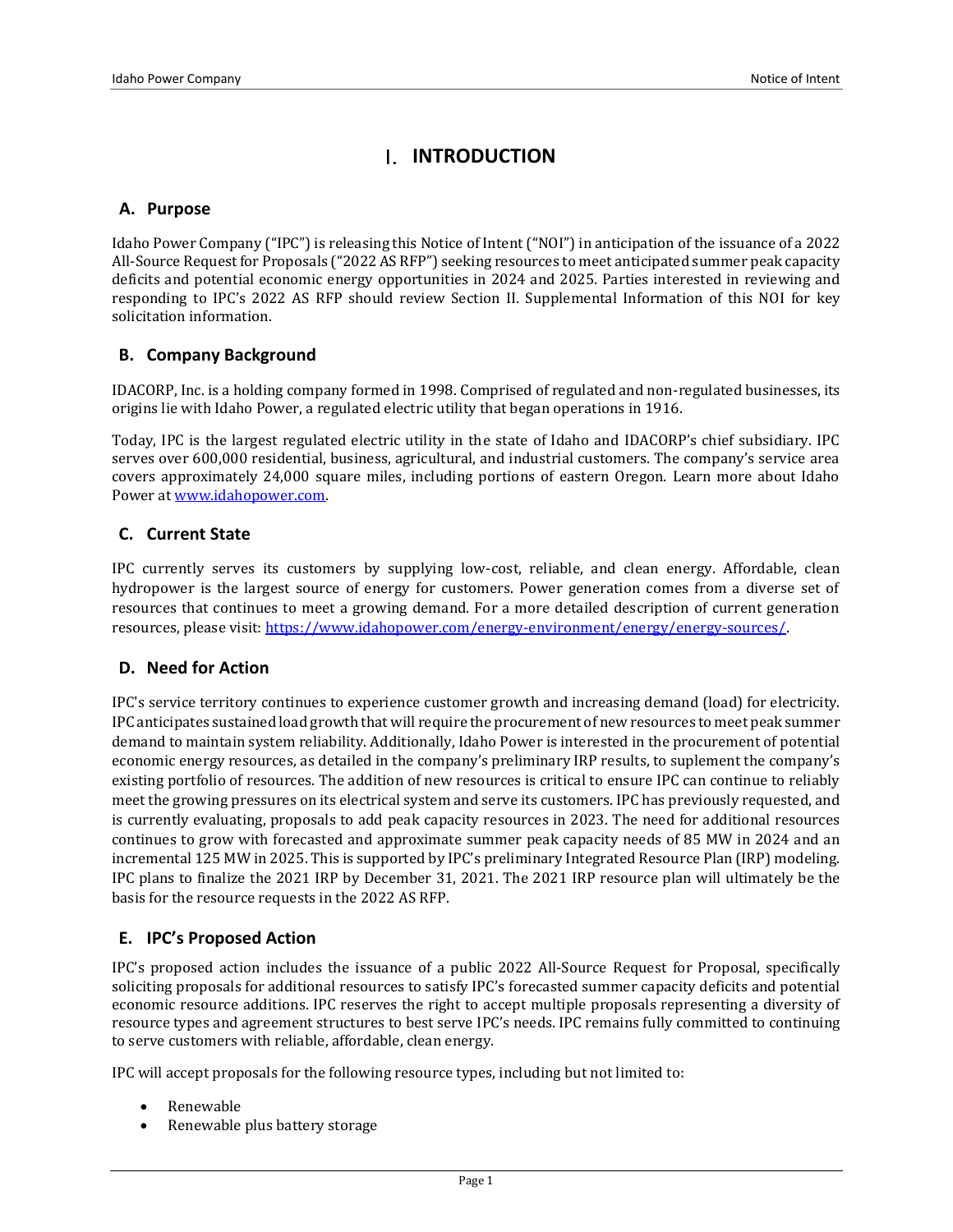- Standalone battery storage
- <span id="page-5-0"></span>Other resources as applicable

# **II. SUPPLEMENTAL INFORMATION**

#### <span id="page-5-1"></span>**A. Key Events and Dates**

IPC intends to issue the 2022 AS RFP near the end of 2021. The 2022 AS RFP will include a more detailed schedule of key events and dates to meet the identified Need for Action and will highlight the need for resource availability in years 2024 and 2025. IPC's 2021 IRP resource plan will ultimately be basis for the resource requests in the 2022 AS RFP. IPC plans to finalize and file the 2021 IRP by December 31, 2021.

#### <span id="page-5-2"></span>**B. Contact Information**

Throughout the duration of the information gathering process, all questions, submissions, responses and other communications concerning this NOI shall be sent to IPC via email at ResourceNOI@idahopower.com.

#### <span id="page-5-3"></span>**C. Notice of Intent and Solicitation Portal**

IPC will open a web-based portal hosted on the Zycus sourcing platform (the "Portal"). In order for Respondents to review IPC's 2022 AS RFP in its entirety and gain access to the Portal, all Respondents must complete the following steps:

- 1. Register your company within the Portal here: <https://zsn.zycus.com/guest/genericRegister/IDA822>
- <span id="page-5-4"></span>2. Submit a completed *Notice of Intent Form*, included as Attachment A to this NOI, complete with your Global Supplier Identification number (from the Portal), to [ResourceNOI@idahopower.com](mailto:ResourceNOI@idahopower.com) no later than **December 23, 2021.**

### **GENERAL INFORMATION**

#### <span id="page-5-5"></span>**A. Revisions to this NOI**

The information specified in this NOI reflects those presently known. IPC reserves the right to vary, in detail, the requirements and to make changes as necessary. IPC also reserves the right to cancel or to rescind this NOI or any further RFP processes, in whole or in part, prior to the execution of a contract, if any.

#### <span id="page-5-6"></span>**B. Cost to Respond**

Respondent will absorb all costs incurred in responding to this NOI, including without limitation, costs related to the preparation and presentation of its response. All materials submitted by the Respondent immediately become the property of IPC. Any exception will require written agreement by both parties prior to the time of submission.

#### <span id="page-5-7"></span>**C. Respondent to Conform with Law**

Respondent shall conform in all material respects to all applicable laws, ordinances, rules, and regulations and nothing in this NOI shall be construed to require IPC or Respondent to act in a manner contrary to law.